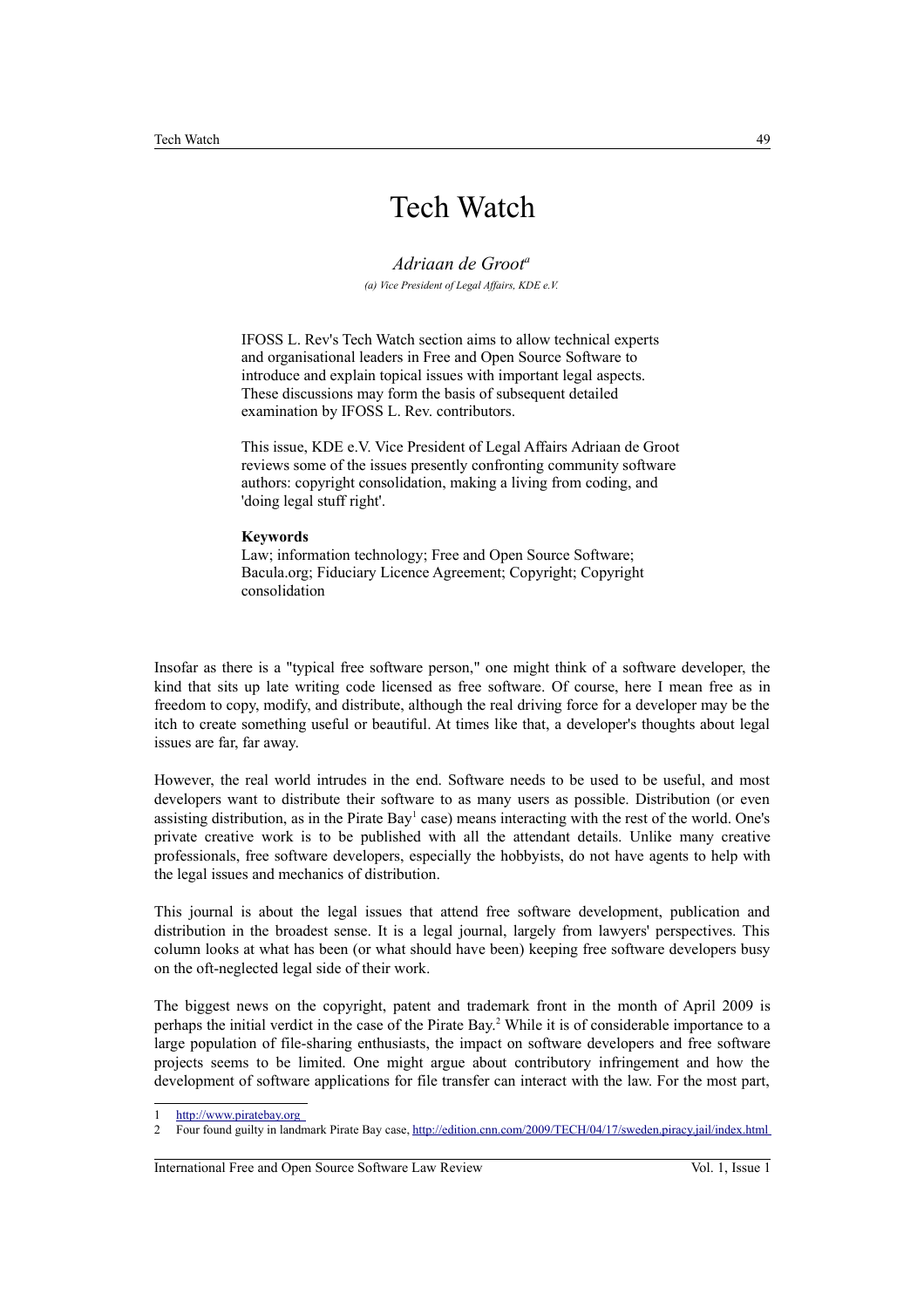though, free software developers are interested in working within the law, since it is that law -- and copyright in particular -- that makes free software licenses possible and necessary.

A developer does not exist in a vacuum, though. Assuming the software is interesting and useful to others as well, a community grows around that software. The community is more than only the developer -- there are users, writers, artists, system administrators and possibly even community managers (an odd job title, but one that flourishes in the free software world). "How do you eat?" is a common question, and securing the livelihood of all the members of a free software community is something that may require sound legal footing.

Two debates wandered around the free software world this month on topics directly related to legal matters. Both crossed the path of Tarus Balog, the lead developer of OpenNMS, a network monitoring suite released under the GNU GPL. OpenNMS is free software developed by a fairly large community, centrally managed and maintained, and supports a business. It is therefore a crossroads of forces around free software. The discussions spilled out across many different projects, especially after a discussion at the Open Source Business Conference<sup>[3](#page-1-0)</sup> on community and licensing.

One debate is on the principles of licensing: what constitutes open source software? Where do paid-for services or code fit in to the free software world? Who controls the code? Where do the rights to the code reside? (These topics are culled from all of the blog entries that spawned around the original discussion; you might want to start at Aaron Seigo's blog post on copyright conslidation<sup>[4](#page-1-1)</sup> or at Matthew Aslett's contribution<sup>[5](#page-1-2)</sup>, neither of which are by Tarus but which begin by examining the fringes of the argument).

The nature of discussion on the Internet between different communities is one of reaction-to-blogentries, it seems. While communications within a single community are handled by mailing lists and forums, communication across community boundaries is mostly via public journals. As such it can be difficult to follow the discussions, and many red herrings can show up. At the tail end of the discussion (the first of the two blogs mentioned above), Aaron Seigo points out why fiduciary license agreements (FLA) can be good and useful, both to the community, organisations, individuals and corporations. The value of an FLA for a software project -- for the community, the organisation, individuals and corporations -- comes from the clarity it provides for long-term stability of the project. An FLA can be used to express the relationship between community contributors and the organisation or business that manages and maintains the project. That same FLA brings risks, though, since consolidating copyright in one place also provides a single point of failure.

The Free Software Foundation Europe and its Freedom Task Force have produced a model FLA<sup>[6](#page-1-3)</sup> for use by Free Software projects. An early adopter was the Bacula project.<sup>[7](#page-1-4)</sup> The KDE project, which produces the K Desktop Environment software (11 years, 6 million lines of code, 600 developers) has recently adopted its own version of that FLA.<sup>[8](#page-1-5)</sup> Aaron's blog post reminds us why the KDE project recommends an FLA, but does not require one. Current efforts related to improving and extending the FLA include translation (on the FSFE's part) and standardised wording (for developers to fill in on their forms).

#### International Free and Open Source Software Law Review Vol. 1, Issue 1

<span id="page-1-0"></span><sup>3</sup> Open Source Business Conference Retrospective,<http://www.opensource.org/node/416>

<span id="page-1-1"></span><sup>4</sup><http://aseigo.blogspot.com/2009/04/on-copyright-assignment.html>

<span id="page-1-2"></span><sup>5</sup> <http://blogs.the451group.com/opensource/2009/02/02/define-open-source-vendor/>

<span id="page-1-3"></span><sup>6</sup> <http://www.fsfe.org/projects/ftf/FLA.en.pdf>

<span id="page-1-4"></span>[http://www.bacula.org/fr/dev-manual/Fiduciary\\_License\\_Agreement.html](http://www.bacula.org/fr/dev-manual/Fiduciary_License_Agreement.html)

<span id="page-1-5"></span><sup>8</sup> <http://ev.kde.org/resources/FLA-generic.pdf>